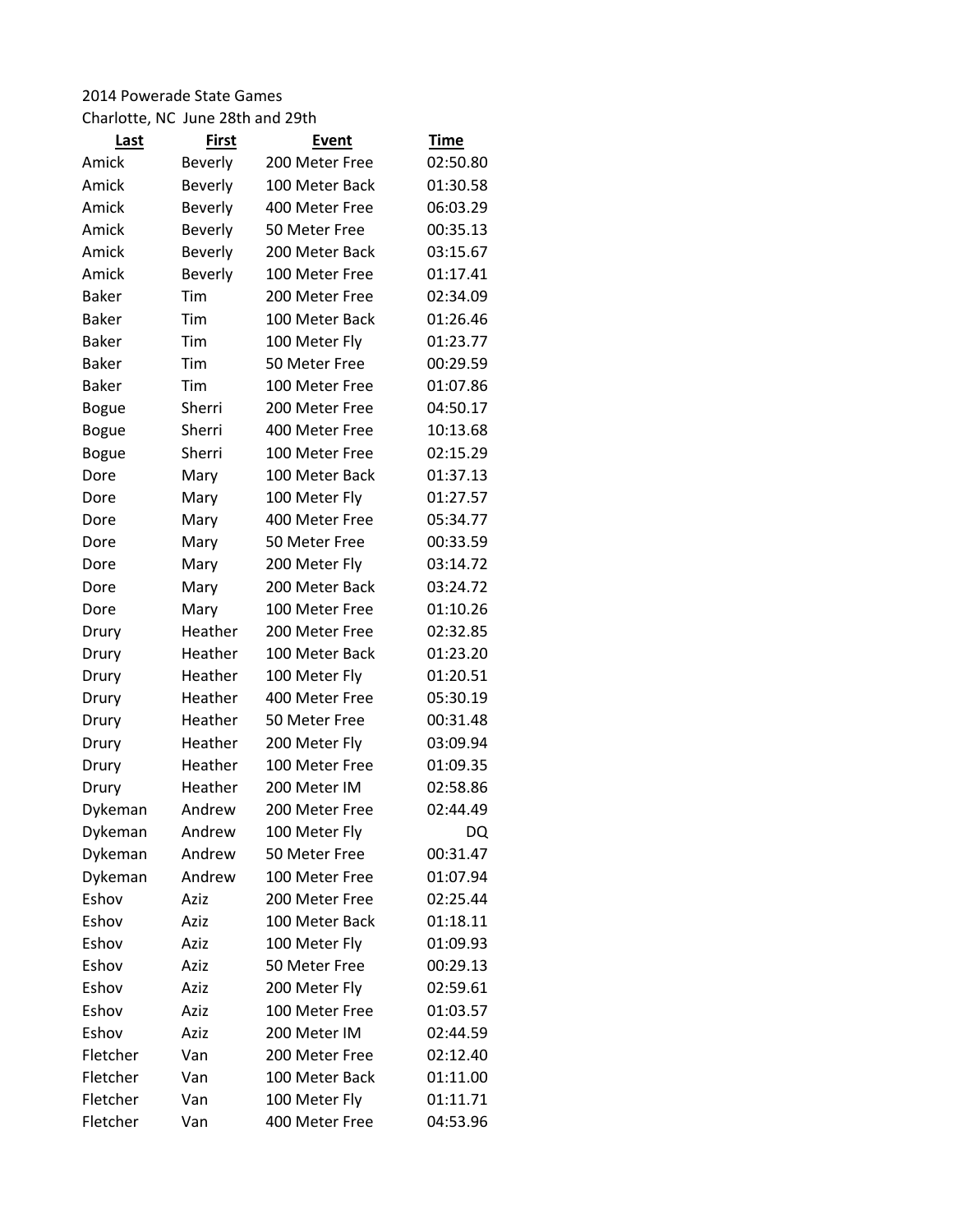| Fletcher         | Van       | 50 Meter Free    | 00:26.12 |
|------------------|-----------|------------------|----------|
| Fletcher         | Van       | 100 Meter Free   | 00:58.57 |
| Fletcher         | Van       | 200 Meter IM     | 02:35.95 |
| Gonzalez         | Jesus     | 100 Meter Fly    | 01:03.79 |
| Gonzalez         | Jesus     | 50 Meter Free    | 00:26.14 |
| Harry            | Bethany   | 200 Meter Free   | 02:39.11 |
| Harry            | Bethany   | 100 Meter Back   | 01:37.98 |
| Harry            | Bethany   | 400 Meter Free   | 05:33.34 |
| Huson            | John      | 100 Meter Fly    | 02:46.83 |
| Huson            | John      | 200 Meter IM     | 04:58.21 |
| Levati           | Marco     | 100 Meter Fly    | 01:25.80 |
| Levati           | Marco     | 50 Meter Free    | 00:29.15 |
| Levati           | Marco     | 100 Meter Breast | 01:31.64 |
| Levati           | Marco     | 100 Meter Free   | 01:05.94 |
| Levati           | Marco     | 200 Meter IM     | 03:00.20 |
| Lindauer         | Kerry     | 50 Meter Free    | 00:28.68 |
| Lindauer         | Kerry     | 100 Meter Breast | 01:23.85 |
| Lindauer         | Kerry     | 100 Meter Free   | 01:02.84 |
| Lindauer         | Kerry     | 200 Meter IM     | 02:42.53 |
| Mangan           | Lynn      | 200 Meter Free   | 03:32.64 |
| Mangan           | Lynn      | 400 Meter Free   | 07:33.48 |
| Mangan           | Lynn      | 50 Meter Free    | 00:42.50 |
| Mangan           | Lynn      | 100 Meter Free   | 01:35.76 |
| McCormick        | Bill      | 200 Meter Breast | 02:55.19 |
| McCormick        | Bill      | 400 Meter Free   | 05:25.69 |
| <b>McCormick</b> | Bill      | 50 Meter Free    | 00:27.77 |
| <b>McCormick</b> | Bill      | 100 Meter Breast | 01:17.48 |
| McCormick        | Bill      | 100 Meter Free   | 01:02.51 |
| <b>McCormick</b> | Bill      | 200 Meter IM     | 02:43.36 |
| Moucha           | Sue       | 200 Meter Free   | 05:37.09 |
| Moucha           | Sue       | 100 Meter Back   | 02:37.95 |
| Moucha           | Sue       | 400 Meter Free   | 11:30.89 |
| Moucha           | Sue       | 50 Meter Free    | 01:14.23 |
| Moucha           | Sue       | 200 Meter Back   | 05:34.43 |
| Moucha           | Sue       | 100 Meter Free   | 02:43.62 |
| Nelson           | Stephanie | 100 Meter Back   | 01:30.41 |
| Nelson           | Stephanie | 50 Meter Free    | 00:35.31 |
| Nelson           | Stephanie | 200 Meter Back   | 03:11.73 |
| Nelson           | Stephanie | 200 Meter IM     | 03:19.41 |
| Nguyen           | Sonny     | 100 Meter Back   | 01:27.68 |
| Nguyen           | Sonny     | 200 Meter Breast | 03:07.59 |
| Nguyen           | Sonny     | 100 Meter Fly    | 01:24.73 |
| Nguyen           | Sonny     | 400 Meter Free   | 06:07.70 |
| Nguyen           | Sonny     | 200 Meter Fly    | 03:34.03 |
| Nguyen           | Sonny     | 100 Meter Breast | 01:24.78 |
| Nguyen           | Sonny     | 200 Meter Back   | 03:35.54 |
| Nguyen           | Sonny     | 200 Meter IM     | 03:01.84 |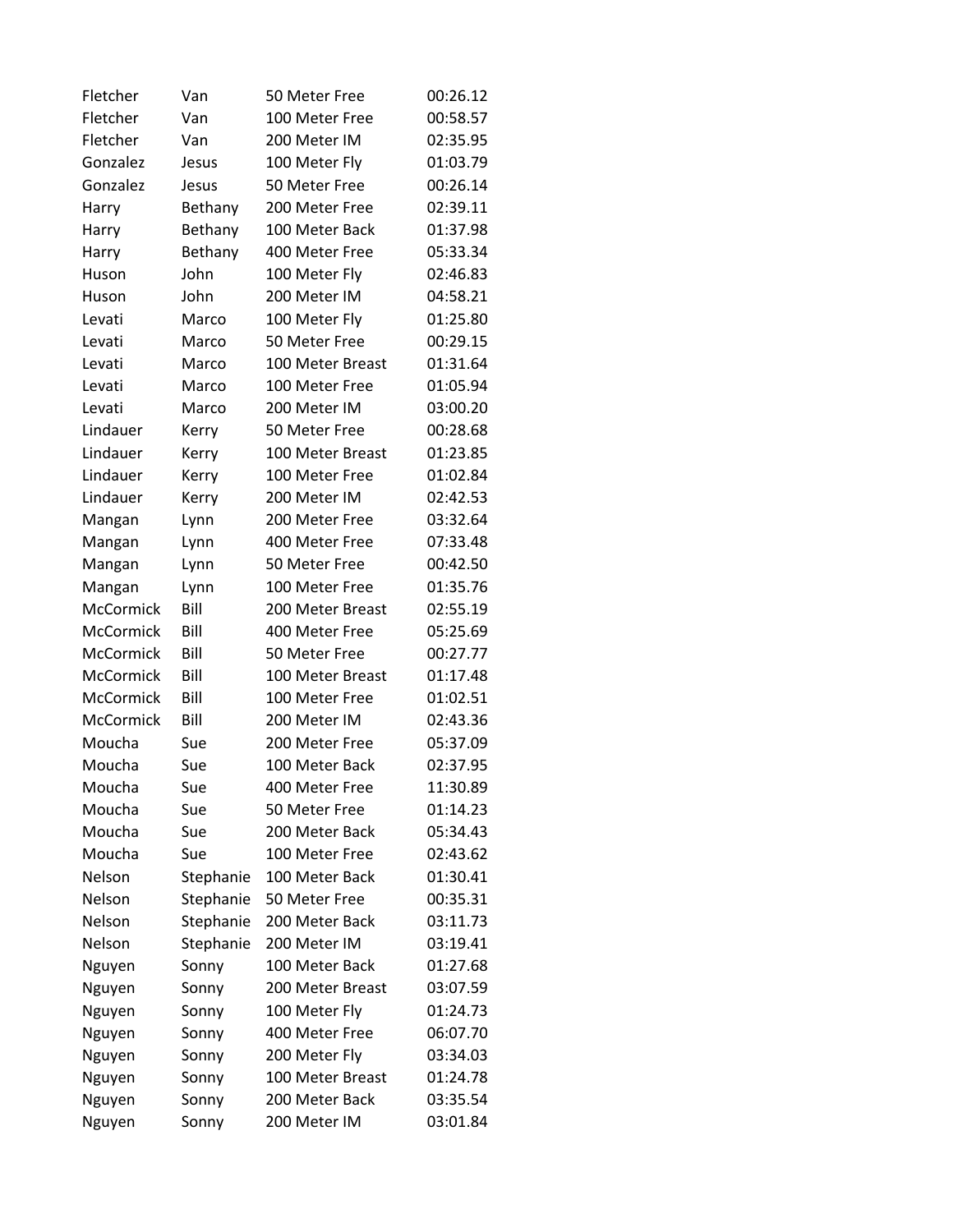| Old        | Catherine | 200 Meter Free   | 02:48.76 |
|------------|-----------|------------------|----------|
| Old        | Catherine | 100 Meter Back   | 01:21.20 |
| Old        | Catherine | 50 Meter Free    | 00:32.30 |
| Old        | Catherine | 100 Meter Breast | 01:41.77 |
| Old        | Catherine | 200 Meter Back   | 03:00.43 |
| Old        | Catherine | 100 Meter Free   | 01:14.75 |
| Panayotoff | Kristi    | 100 Meter Back   | 02:00.21 |
| Panayotoff | Kristi    | 200 Meter Breast | 04:38.35 |
| Panayotoff | Kristi    | 100 Meter Fly    | 02:04.36 |
| Panayotoff | Kristi    | 400 Meter Free   | 08:24.71 |
| Panayotoff | Kristi    | 200 Meter Fly    | 04:42.02 |
| Panayotoff | Kristi    | 100 Meter Breast | 02:06.43 |
| Panayotoff | Kristi    | 200 Meter Back   | 04:19.26 |
| Panayotoff | Kristi    | 200 Meter IM     | 04:20.69 |
| Parsons    | Donna     | 200 Meter Free   | 03:38.87 |
| Parsons    | Donna     | 100 Meter Back   | 02:01.47 |
| Parsons    | Donna     | 200 Meter Breast | 04:52.86 |
| Parsons    | Donna     | 400 Meter Free   | 07:30.27 |
| Perrottet  | Jennifer  | 100 Meter Back   | 01:16.33 |
| Perrottet  | Jennifer  | 100 Meter Fly    | 01:19.73 |
| Perrottet  | Jennifer  | 50 Meter Free    | 00:32.54 |
| Perrottet  | Jennifer  | 200 Meter Back   | 02:43.44 |
| Perrottet  | Jennifer  | 200 Meter IM     | 02:49.98 |
| Qualls     | Mike      | 200 Meter Free   | 02:52.42 |
| Qualls     | Mike      | 400 Meter Free   | 06:12.55 |
| Qualls     | Mike      | 50 Meter Free    | 00:32.58 |
| Qualls     | Mike      | 100 Meter Free   | 01:13.94 |
| Sheafor    | Haley     | 200 Meter Free   | 02:25.07 |
| Sheafor    | Haley     | 100 Meter Back   | 01:21.18 |
| Sheafor    | Haley     | 100 Meter Fly    | 01:24.61 |
| Sheafor    | Haley     | 50 Meter Free    | 00:31.35 |
| Sheafor    | Haley     | 200 Meter IM     | 02:52.41 |
| Sheafor    | Tirion    | 200 Meter Free   | 02:32.96 |
| Sheafor    | Tirion    | 100 Meter Back   | 01:17.40 |
| Sheafor    | Tirion    | 100 Meter Fly    | 01:20.60 |
| Sheafor    | Tirion    | 50 Meter Free    | 00:32.29 |
| Sheafor    | Tirion    | 200 Meter IM     | 02:47.52 |
| Shotts     | Steven    | 200 Meter Free   | 02:35.05 |
| Shotts     | Steven    | 100 Meter Fly    | 01:32.46 |
| Shotts     | Steven    | 400 Meter Free   | 05:35.01 |
| Smith      | Stratton  | 200 Meter Free   | 02:24.17 |
| Smith      | Stratton  | 100 Meter Back   | 01:15.42 |
| Smith      | Stratton  | 400 Meter Free   | 05:04.41 |
| Smith      | Stratton  | 50 Meter Free    | 00:30.19 |
| Smith      | Stratton  | 200 Meter Back   | 02:24.04 |
| Smith      | Stratton  | 100 Meter Free   | 01:05.67 |
| Smith      | Stratton  | 200 Meter IM     | 02:42.02 |